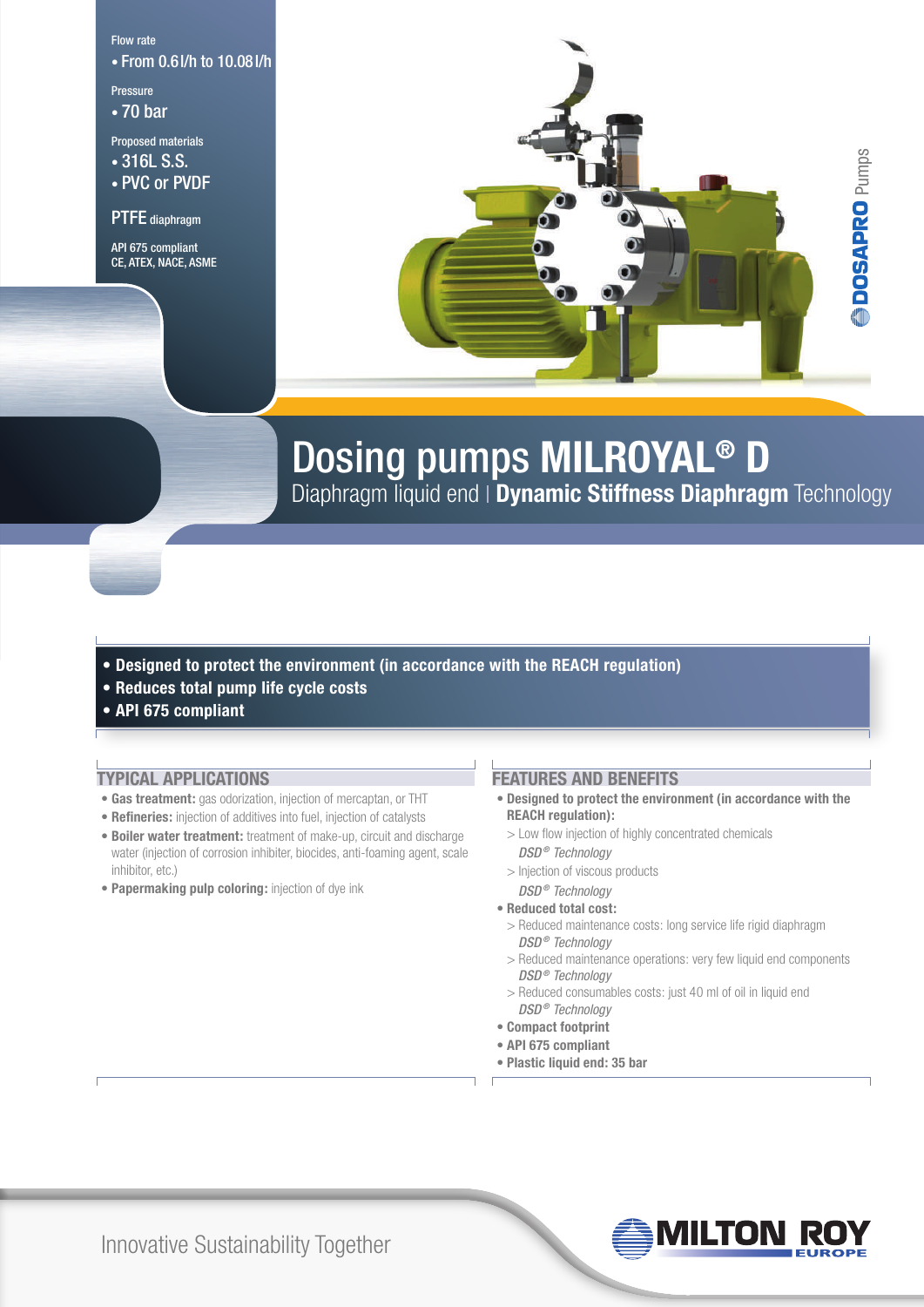# Technical features

### **Main hydraulic characteristics**

- Accuracy: +/- 1% over a range of 10 to 100% of nominal flow rate
- Internal six-function valve / *DSD ® Technology*
	- 1. Safety valve
	- 2. Intake valve 3. Air bleed
	- 4. Oil tank just 40 ml
	- 5. Visual overpressure indication
	- 6. Visual oil level indication
- Dynamic Stiffness Diaphragm (DSD®): service life in excess of 25,000 hours *DSD ® Technology*
- Process fluid temperature: from -5°C to +70°C metallic version, up to +50°C plastic version

### **Materials in contact with the pumped liquid**



|                             | PLASTIC LIQUID END | <b>S.S. 316L LIQUID END</b> |  |  |  |  |  |  |
|-----------------------------|--------------------|-----------------------------|--|--|--|--|--|--|
| Liquid end body             | PVC or PVDF        | 316L                        |  |  |  |  |  |  |
| <b>Check valve assembly</b> | PVC or PVDF        | 316L                        |  |  |  |  |  |  |
| <b>Balls</b>                | Hastelloy C        | Hastelloy C                 |  |  |  |  |  |  |
| <b>Seats</b>                | <b>PFFK</b>        | 316L                        |  |  |  |  |  |  |
| <b>Diaphragm</b>            | PTFE 7A            | PTFF 7A                     |  |  |  |  |  |  |

# **Main mechanical characteristics**

- Thrust 110 daN, 100% stroke = 25.4 mm
- Adjustment of flow rate while running or stopped from 0 to 100%
- Multiplexable version up to 10 metering heads
- ATEX zone 1 and 2, T3 or T4 compliant
- Standard painting: RAL 1018, 100  $\mu$

# **Specifications**

**•** Cast iron housing

|                                                                                                                                   | FLOW (in I/h) |       | <b>PRESSURE</b> | <b>STROKE</b><br><b>FREQUENCY</b> | <b>VISCOSITY</b> | <b>PRESSURE AT</b><br><b>CONNECTIONS</b><br><b>SUCTION SIDE</b> |                                                      |                                                                     |  |  |
|-----------------------------------------------------------------------------------------------------------------------------------|---------------|-------|-----------------|-----------------------------------|------------------|-----------------------------------------------------------------|------------------------------------------------------|---------------------------------------------------------------------|--|--|
| Ø                                                                                                                                 | 10 bar        | P max | bar             | spm                               | cP               | bar                                                             | (Check valves)<br><b>Seats / Balls</b>               |                                                                     |  |  |
| XR71 - Stainless steel liquid end 316L                                                                                            |               |       |                 |                                   |                  |                                                                 |                                                      |                                                                     |  |  |
| $6\phantom{1}$                                                                                                                    | 0.93          | 0.79  | 70              | 23                                | 60               |                                                                 | $1/4"$ NPTf<br>$(Ø3,17mm-ND)$<br>316L / Hastelloy C  | Swept volume: 0,71 cm <sup>3</sup><br>Diaphragm 71<br>Motor 0,25 kW |  |  |
|                                                                                                                                   | 1.86          | 1.58  | 70              | 46                                | 50               |                                                                 |                                                      |                                                                     |  |  |
|                                                                                                                                   | 3.77          | 3.2   | 70              | 93                                | 40               |                                                                 |                                                      |                                                                     |  |  |
|                                                                                                                                   | 5.67          | 4.82  | 70              | 140                               | 30               | 21                                                              |                                                      |                                                                     |  |  |
|                                                                                                                                   | 1.66          | 1.41  | 70              | 23                                | 60               |                                                                 | $1/4"$ NPTf<br>$(03,17$ mm-ND)<br>316L / Hastelloy C | Swept volume: 1,27 cm <sup>3</sup><br>Diaphragm 71<br>Motor 0.25 kW |  |  |
| 8                                                                                                                                 | 3.31          | 2.82  | 70              | 46                                | 50               |                                                                 |                                                      |                                                                     |  |  |
|                                                                                                                                   | 6.7           | 5.69  | 70              | 93                                | 40               |                                                                 |                                                      |                                                                     |  |  |
|                                                                                                                                   | 10.08         | 8.57  | 70              | 140                               | 30               |                                                                 |                                                      |                                                                     |  |  |
| <b>CR71 - PVC liquid end</b>                                                                                                      |               |       |                 |                                   |                  |                                                                 |                                                      |                                                                     |  |  |
| $6\phantom{1}$                                                                                                                    | 0.93          | 0.85  | 25              | 23                                | 60               |                                                                 | $1/4$ " Gas f<br>$(Ø 4mm-ND)$<br>PEEK / Hastelloy C  | Swept volume: 0,71 cm <sup>3</sup><br>Diaphragm 71<br>Motor 0,25 kW |  |  |
|                                                                                                                                   | 1.86          | 1.70  | 25              | 46                                | 50               |                                                                 |                                                      |                                                                     |  |  |
|                                                                                                                                   | 3.77          | 3.43  | 25              | 93                                | 40               |                                                                 |                                                      |                                                                     |  |  |
|                                                                                                                                   | 5.67          | 5.16  | 25              | 140                               | 30               | 7.5                                                             |                                                      |                                                                     |  |  |
|                                                                                                                                   | 1.66          | 1.51  | 25              | 23                                | 60               |                                                                 | $1/4$ " Gas f<br>$(Ø4mm-ND)$                         | Swept volume: 1,27 cm <sup>3</sup><br>Diaphragm 71<br>Motor 0,25 kW |  |  |
| 8                                                                                                                                 | 3.31          | 3.01  | 25              | 46                                | 50               |                                                                 |                                                      |                                                                     |  |  |
|                                                                                                                                   | 6.7           | 6.09  | 25              | 93                                | 40               |                                                                 | PEEK / Hastelloy C                                   |                                                                     |  |  |
|                                                                                                                                   | 10.08         | 9.17  | 25              | 140                               | 30               |                                                                 |                                                      |                                                                     |  |  |
| VR71 - PVDF liquid end                                                                                                            |               |       |                 |                                   |                  |                                                                 |                                                      |                                                                     |  |  |
|                                                                                                                                   | 0.93          | 0.79  | 35              | 23                                | 60               |                                                                 |                                                      | Swept volume: 0,71 cm <sup>3</sup><br>Diaphragm 71<br>Motor 0,25 kW |  |  |
|                                                                                                                                   | 1.86          | 1.58  | 35              | 46                                | 50               |                                                                 | $1/4$ " Gas f                                        |                                                                     |  |  |
| $6\phantom{1}$                                                                                                                    | 3.77          | 3.20  | 35              | 93                                | 40               |                                                                 | $(Ø 4mm-ND)$<br>PEEK / Hastelloy C                   |                                                                     |  |  |
|                                                                                                                                   | 5.67          | 4.82  | 35              | 140                               | 30               |                                                                 |                                                      |                                                                     |  |  |
| 8                                                                                                                                 | 1.66          | 1.41  | 35              | 23                                | 60               | 10.5                                                            |                                                      | Swept volume: 1,27 cm <sup>3</sup><br>Diaphragm 71<br>Motor 0,25 kW |  |  |
|                                                                                                                                   | 3.31          | 2.82  | 35              | 46                                | 50               |                                                                 | $1/4$ "Gas f                                         |                                                                     |  |  |
|                                                                                                                                   | 6.70          | 5.69  | 35              | 93                                | 40               |                                                                 | $(Ø 4mm-ND)$<br>PEEK / Hastelloy C                   |                                                                     |  |  |
|                                                                                                                                   | 10.08         | 8.57  | 35              | 140                               | 30               |                                                                 |                                                      |                                                                     |  |  |
| The flow rates are given for 50 Hz and 1.500 rpm. The pump can be customized to your processes, for viscous products for example. |               |       |                 |                                   |                  |                                                                 |                                                      |                                                                     |  |  |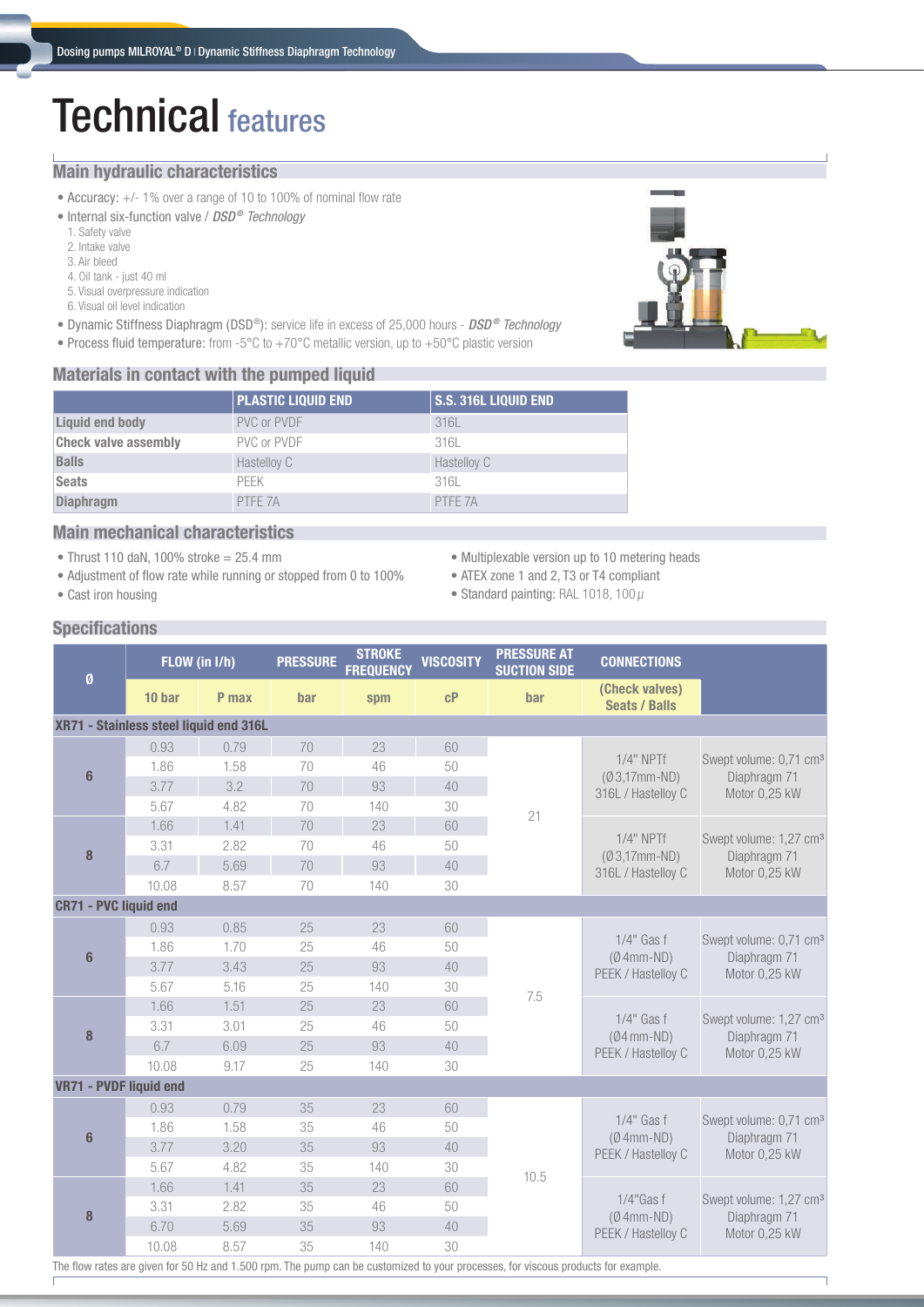# Coding | Standard & options

# **Standard**

| u wunde                       |                                           |                                     |                     |                           |                                                                                                          |                |                                                                                                                              |  |  |  |
|-------------------------------|-------------------------------------------|-------------------------------------|---------------------|---------------------------|----------------------------------------------------------------------------------------------------------|----------------|------------------------------------------------------------------------------------------------------------------------------|--|--|--|
| <b>MILROYAL<sup>®</sup> D</b> |                                           |                                     |                     |                           |                                                                                                          |                |                                                                                                                              |  |  |  |
| <b>MD</b>                     |                                           | <b>MILROYAL<sup>®</sup> D</b>       |                     |                           |                                                                                                          |                |                                                                                                                              |  |  |  |
|                               | <b>Stroke frequency in strokes/minute</b> |                                     |                     |                           |                                                                                                          |                |                                                                                                                              |  |  |  |
|                               | 23                                        |                                     |                     |                           |                                                                                                          |                |                                                                                                                              |  |  |  |
|                               | 46                                        |                                     |                     |                           |                                                                                                          |                |                                                                                                                              |  |  |  |
|                               | 93                                        | See specifications table            |                     |                           |                                                                                                          |                |                                                                                                                              |  |  |  |
|                               | 140                                       |                                     |                     |                           |                                                                                                          |                |                                                                                                                              |  |  |  |
|                               |                                           | <b>Motor power</b>                  |                     |                           |                                                                                                          |                |                                                                                                                              |  |  |  |
|                               |                                           |                                     |                     |                           | <b>Standard motor power of pump</b>                                                                      |                |                                                                                                                              |  |  |  |
|                               |                                           | F                                   | $0.25$ kW           |                           |                                                                                                          |                |                                                                                                                              |  |  |  |
|                               |                                           | G                                   | 0.37 kW             |                           |                                                                                                          |                |                                                                                                                              |  |  |  |
|                               |                                           |                                     | <b>Other powers</b> |                           |                                                                                                          |                |                                                                                                                              |  |  |  |
|                               |                                           |                                     |                     |                           |                                                                                                          |                | Reminder: Motor derating for multiplexing or frequency variation / Duplex = motor power x 1.2 / Triplex = motor power x 1.35 |  |  |  |
|                               |                                           | Н                                   | 0.55 kW             |                           |                                                                                                          |                |                                                                                                                              |  |  |  |
|                               |                                           |                                     |                     | <b>Pump without motor</b> |                                                                                                          |                |                                                                                                                              |  |  |  |
|                               |                                           | S                                   |                     |                           |                                                                                                          |                | Pump supplied without motor - Specify power of future motor                                                                  |  |  |  |
|                               |                                           |                                     | <b>PLUNGER</b>      |                           |                                                                                                          |                |                                                                                                                              |  |  |  |
|                               |                                           | 6                                   |                     |                           |                                                                                                          |                |                                                                                                                              |  |  |  |
|                               |                                           | See specifications table<br>8       |                     |                           |                                                                                                          |                |                                                                                                                              |  |  |  |
|                               |                                           | Type of liquid end DSD <sup>®</sup> |                     |                           |                                                                                                          |                |                                                                                                                              |  |  |  |
|                               |                                           |                                     |                     |                           | <b>CR</b> PVC liquid end                                                                                 |                |                                                                                                                              |  |  |  |
|                               |                                           | PVDF liquid end<br><b>VR</b>        |                     |                           |                                                                                                          |                |                                                                                                                              |  |  |  |
|                               |                                           | S.S. 316L liquid end<br><b>XR</b>   |                     |                           |                                                                                                          |                |                                                                                                                              |  |  |  |
|                               |                                           | <b>Operating pressure</b>           |                     |                           |                                                                                                          |                |                                                                                                                              |  |  |  |
|                               |                                           |                                     |                     |                           |                                                                                                          |                | Indicate your operating pressure here.                                                                                       |  |  |  |
|                               |                                           |                                     |                     |                           |                                                                                                          |                | The internal safety valve will be set according to this pressure.                                                            |  |  |  |
|                               |                                           |                                     |                     |                           |                                                                                                          |                | If setting pressure $\leq$ 20 bar => setting pressure = working pressure + 8 bar                                             |  |  |  |
|                               |                                           |                                     |                     |                           | If setting pressure > 20 bar => setting pressure = working pressure + 8 bar + 0.7 bar per step of 10 bar |                |                                                                                                                              |  |  |  |
|                               |                                           |                                     |                     | <b>Multiplexing</b>       |                                                                                                          |                |                                                                                                                              |  |  |  |
|                               |                                           |                                     | Simplex<br>÷,       |                           |                                                                                                          |                |                                                                                                                              |  |  |  |
|                               |                                           |                                     |                     |                           |                                                                                                          | <b>DX</b>      | Duplex                                                                                                                       |  |  |  |
|                               |                                           |                                     |                     |                           |                                                                                                          | <b>TX</b>      | Triplex                                                                                                                      |  |  |  |
|                               |                                           |                                     |                     |                           |                                                                                                          | L,             | Multiplexing                                                                                                                 |  |  |  |
| <b>MD</b>                     | 93                                        | F                                   | 6                   | <b>XR</b>                 | 70                                                                                                       | $\overline{a}$ |                                                                                                                              |  |  |  |

# **Options**

| $-1$ and $-1$            |                                                                                     |
|--------------------------|-------------------------------------------------------------------------------------|
| Actuator                 | Electronic or pneumatic, ATEX zone 1-2-3 or otherwise • 4-20 mA/Profibus • 3-15 PSI |
| Motor                    | For frequency variation, ATEX, as per your specifications                           |
| <b>Rupture detection</b> | By pressure gauge, pressure controller or pressure switch                           |
| Special valves           | Suitable for your application                                                       |
| <b>Connections</b>       | NPT, GAS or ANSI or DIN flange connection, as per your specifications               |
| Paint                    | As per your specifications                                                          |
| Housing                  | Low temperature                                                                     |

### **Accessories Spare parts**

Milton Roy Europe proposes a wide range of accessories to complete the installation of your pump.





Milton Roy Europe advises you on the essential wear parts to be kept on hand in order to optimize the performance of your equipment.



# **Packages**

Milton Roy Europe can provide turnkey dosing solutions, from a skid-mounted pump to a complex, 100% customized package.